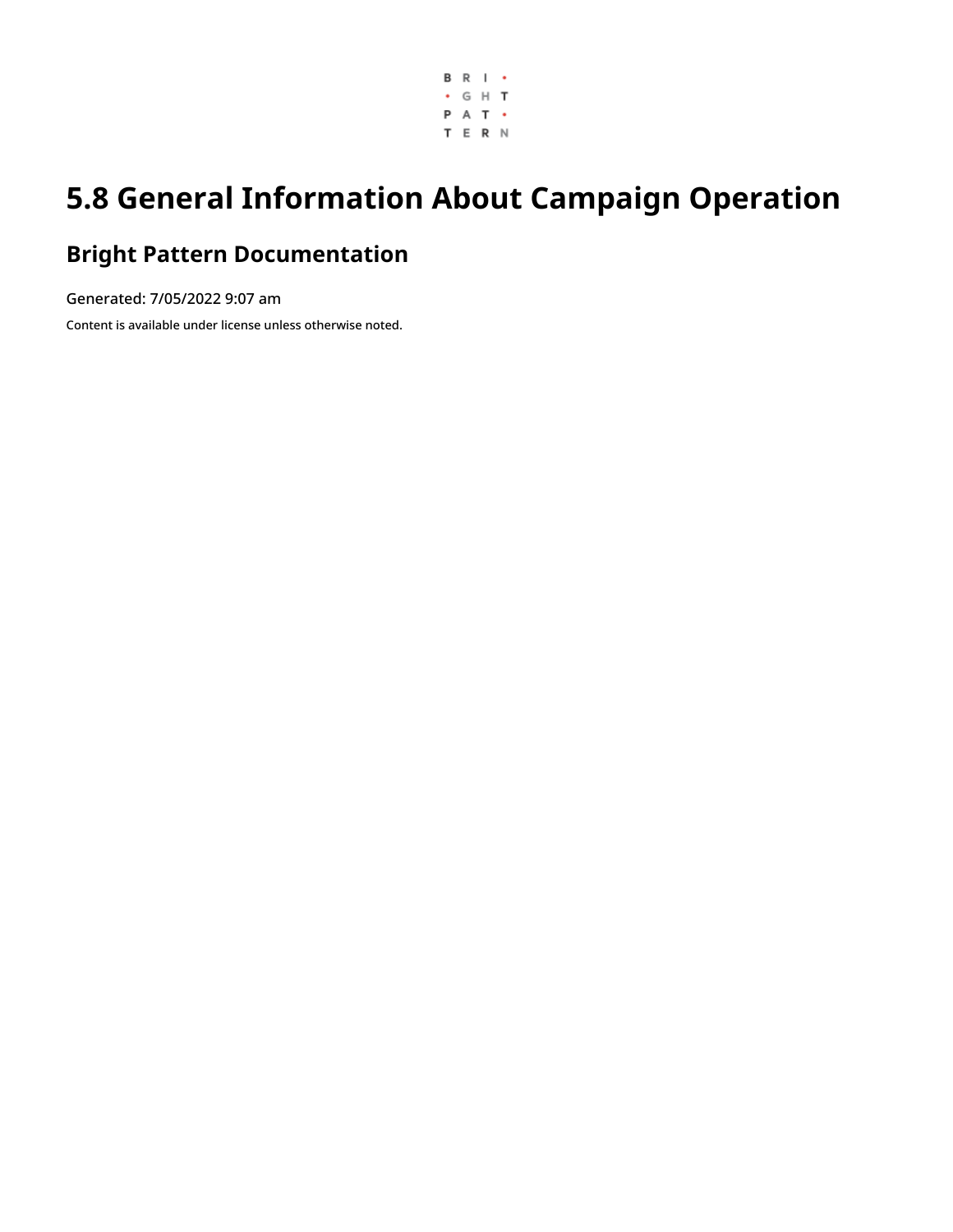### **Table of Contents**

<span id="page-1-0"></span>

| <b>Table of Contents</b>                                   | 2  |
|------------------------------------------------------------|----|
| <b>General Campaign Metrics View</b>                       | 3  |
| More Information                                           | 3  |
| How to Start and Stop Campaigns                            | 4  |
| <b>Lists View</b>                                          | 4  |
| How to Enable and Disable Lists within a Campaign          | 6  |
| Campaign Teams View                                        | 7  |
| How to Add and Remove Campaign Teams                       |    |
| <b>General Information About Metric Viewing</b>            | 9  |
| <b>Understanding Real-Time Metrics</b>                     | 9  |
| <b>Customization of Metric Views</b>                       | 10 |
| Adding and Removing Metrics                                | 11 |
| Rearranging Metrics Columns and Reverting to Default Views | 12 |
| Saving a New Default View                                  | 12 |
| How to Start and Stop Campaigns                            | 12 |
| How to Enable and Disable Lists within a Campaign          | 13 |
| How to Add and Remove Campaign Teams                       | 14 |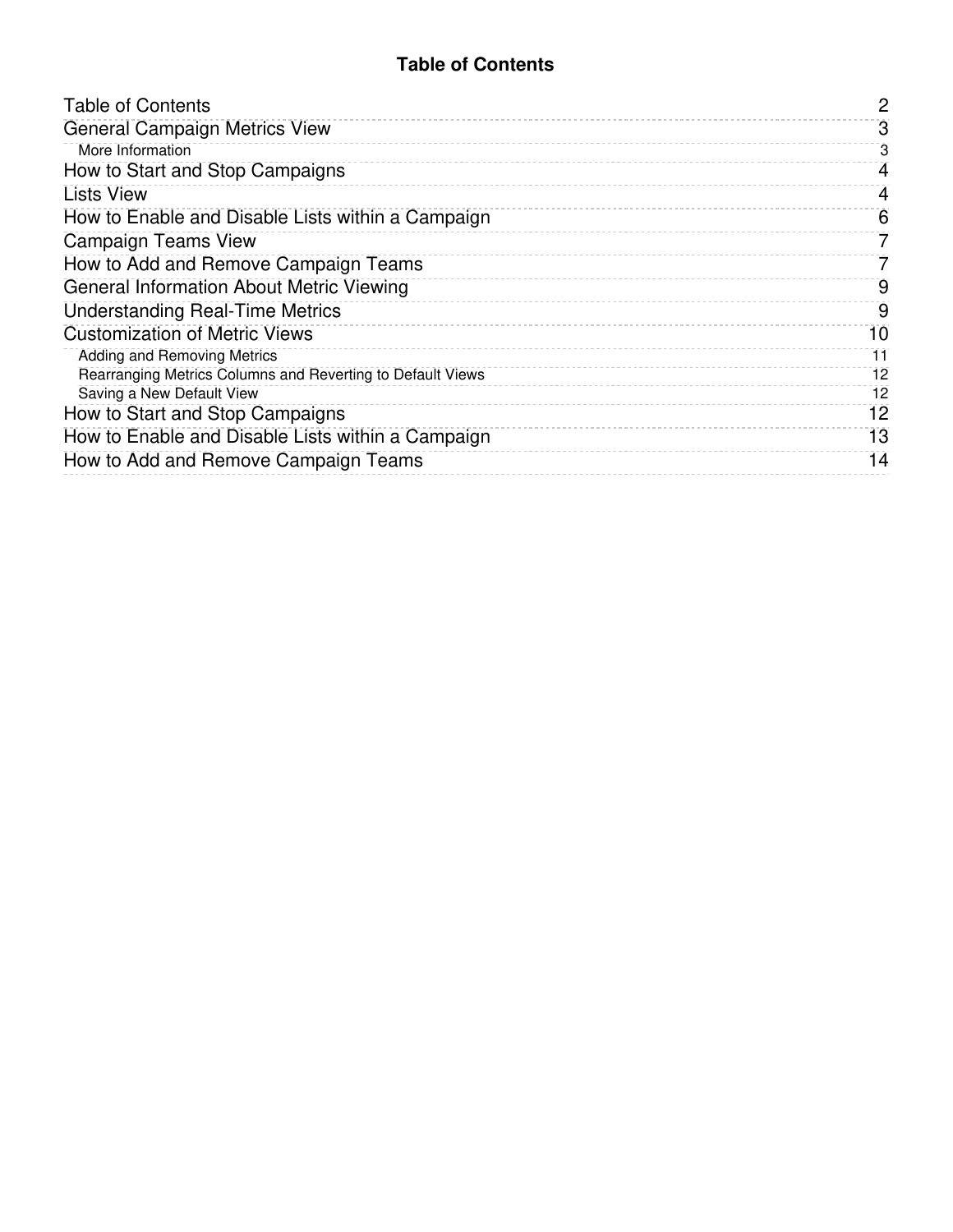# <span id="page-2-0"></span>**General Campaign Metrics View**

General campaign metrics are displayed in a table in the upper section of the right pane of your Agent Desktop. This general campaign metric view will list, in alphabetical order, all active campaigns assigned to you.

The current status of each campaign is indicated in the*Running* column.

The mode in which the campaign is configured to run is indicated in the*Mode* column.

### **Campaigns**

| Name          | Completed | Logged In    | Busy                               | Ready        |              |     | Not Ready Occupancy OUT Queue Abandoned % OUT Routed |              |
|---------------|-----------|--------------|------------------------------------|--------------|--------------|-----|------------------------------------------------------|--------------|
| Survey        |           |              | $1 \quad 0 \quad$                  |              | $\mathbf{0}$ | 100 |                                                      |              |
| Survey Retest | 0         | <sup>2</sup> | and the second state of the second | $\mathbf{0}$ |              | 100 |                                                      | $\mathbf{0}$ |
|               |           |              |                                    |              |              |     |                                                      |              |
|               |           |              |                                    |              |              |     |                                                      |              |

General campaign metrics view

A campaign can run in one of the following modes:

- **Preview** The calling records are submitted to the agents participating in the campaign. The agents are given a chance to review record information before dialing the destination numbers.
- **Predictive** The system automatically dials numbers from list records according to currently optimal dialing rates, monitors call progress, and connects successful (answered) call attempts to available agents. The dialing rate is optimized to maintain the desired agent occupancy based on the statistical analysis of outcomes of most recent dialing attempts.
- **Progressive** The system automatically dials numbers from list records according to a fixed (preconfigured) dialing rate, monitors call progress, and connects successful (answered) call attempts to available agents. Note that progressive mode is also used for a short period of time at the beginning of campaigns of the *Predictive* type (see above) until the system has enough real-time statistical input to enable the predictive algorithm.
- **Automatic (IVR)** The system automatically dials numbers from list records, monitors call progress, and connects successful (answered) call attempts to a prerecorded IVR message. Agents are not involved in campaigns of this type.

### <span id="page-2-1"></span>**More Information**

For general information about real-time metrics, see section [Understanding](https://help.brightpattern.com/5.8:Supervisor-guide/GeneralInformationAboutCampaignOperation/?action=html-localimages-export#topic_supervisor-guide.2Funderstandingreal-timemetrics) Real-Time Metrics.

For view customization, see section [Customization](https://help.brightpattern.com/5.8:Supervisor-guide/GeneralInformationAboutCampaignOperation/?action=html-localimages-export#topic_supervisor-guide.2Fcustomizationofmetricviews) of Metric Views.

For detailed descriptions of the available campaign metrics, see List of [Campaign](https://help.brightpattern.com/5.8:Supervisor-guide/GeneralInformationAboutCampaignOperation/?action=html-localimages-export#topic_supervisor-guide.2Flistofcampaignmetrics) Metrics.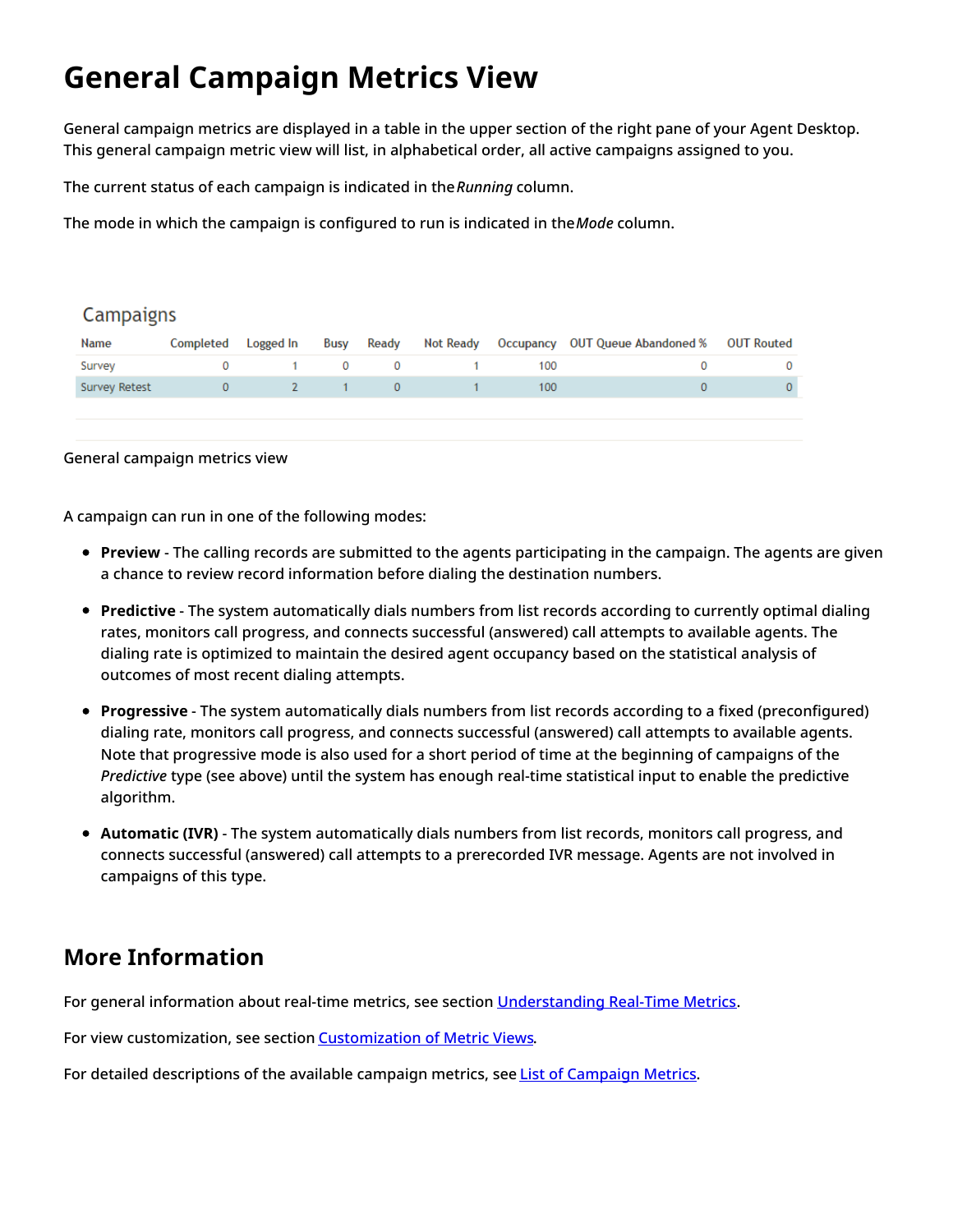# <span id="page-3-0"></span>**How to Start and Stop Campaigns**

Campaigns can be started and stopped either automatically based on a predefined schedule, or manually. For information about automatic campaign start/stop, see the description of the [outbound](https://help.brightpattern.com/5.8:Supervisor-guide/GeneralInformationAboutCampaignOperation/?action=html-localimages-export#topic_contact-center-administrator-guide.2Foutboundtab) campaign settings in the *Contact Center Administrator Guide*.

The current statuses of your campaigns are displayed in column*Running* of the general campaign metrics view. For a campaign selected in this view, the status is also indicated by the name of the toggle button below the metrics table. The button will be named *Start* for an idle campaign, or *Stop* for a running one.

### **To start a campaign manually:**

- 1. Select this campaign in the general metrics view.
- Start 2. Make sure it is currently idle, and click the**Start** button.

The selected campaign will start immediately, provided that there are agents available to handle calls of this campaign. Note that the actual call attempts to phones of specific types are made according to the schedules specified in the [campaign](https://help.brightpattern.com/5.8:Supervisor-guide/GeneralInformationAboutCampaignOperation/?action=html-localimages-export#topic_contact-center-administrator-guide.2Foutboundtab) calling hours.

### **To stop a running campaign manually:**

- 1. Select this campaign in the general metrics view.
- Stop 2. Make sure it is currently running, and click the **Stop** button.

The system will stop making new call attempts for any records of this campaign immediately. All call attempts that may have been in progress will be finished normally.

Note that the use of the manual campaign start/stop controls does not cancel automatic start/stop configuration. For example, consider a campaign configured to start automatically at 2 p.m. and stop at 6 p.m. If this campaign was started manually at 1:30 p.m., it will still be stopped automatically at 6 p.m. unless it is stopped manually before.

## <span id="page-3-1"></span>**Lists View**

[Real-time](https://help.brightpattern.com/5.8:Supervisor-guide/GeneralInformationAboutCampaignOperation/?action=html-localimages-export#topic_reporting-reference-guide.2Finformationaboutmetrics) metrics for specific lists within a selected campaign are displayed in the lower section of your Agent Desktop in a table called *Lists*. To view these metrics, first select the desired campaign in theGeneral Campaign Metrics View. The *Lists* table will show all lists associated with the selected campaign in [alphabetical](https://help.brightpattern.com/5.8:Supervisor-guide/GeneralInformationAboutCampaignOperation/?action=html-localimages-export#topic_supervisor-guide.2Fgeneralcampaignmetricsview) order.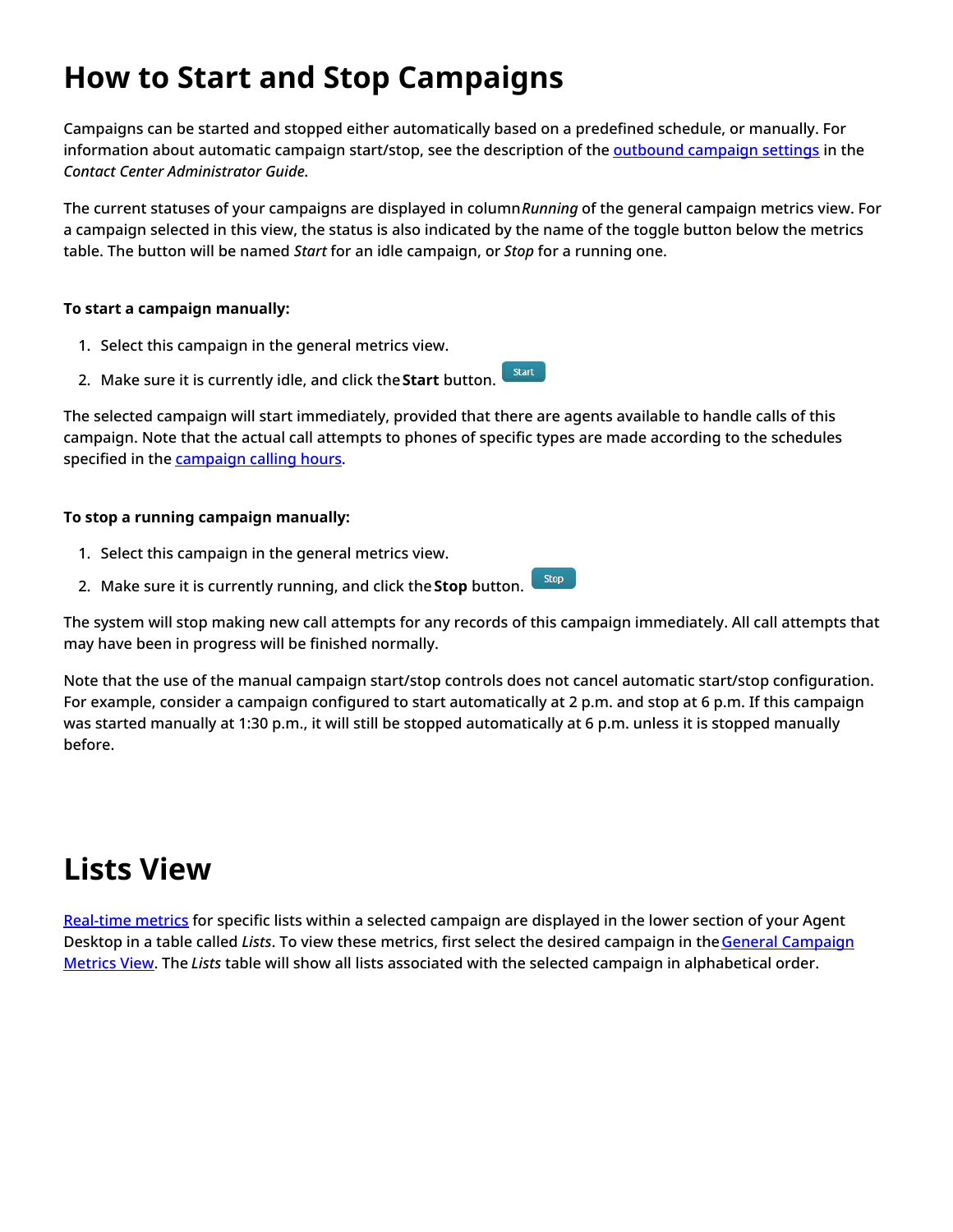#### Lists

| Name                     | Enabled      | Ratio                    | Completed Order        |   | <b>Total Records</b> |
|--------------------------|--------------|--------------------------|------------------------|---|----------------------|
| List_quota.csv           | $\checkmark$ | 1                        | $\mathbf 0$            | 1 | 50                   |
|                          |              |                          |                        |   |                      |
|                          |              |                          |                        |   |                      |
|                          |              |                          |                        |   |                      |
|                          |              |                          |                        |   |                      |
| List_quota.csv           |              |                          |                        |   |                      |
|                          |              |                          |                        |   |                      |
| 100                      |              |                          |                        |   |                      |
| 80<br>60                 |              |                          | auto                   |   |                      |
| 40                       |              |                          | remaining              |   |                      |
| 20                       |              |                          | scheduled<br>completed |   |                      |
| $\overline{0}$           |              |                          |                        |   |                      |
| 0<br>$\overline{2}$<br>ı | 3<br>5<br>4  | 6<br>$\overline{7}$<br>8 |                        |   |                      |
| Completed %              |              | 0                        | Attempted %            |   | 0                    |

#### Campaign Lists View

Like the General [Campaign](https://help.brightpattern.com/5.8:Supervisor-guide/GeneralInformationAboutCampaignOperation/?action=html-localimages-export#topic_supervisor-guide.2Fgeneralcampaignmetricsview) Metrics view, Lists View also has a section where you can define a set of custom metrics for each list-campaign association individually. To define a custom view for a particular list, first select this list in the general list metrics view. Then, click the **down arrow**  $\bullet$  and select the desired "add" or "hide" options.

Metrics available in the Lists View are a subset of the campaign metrics focused on records (as opposed to call attempts), except that they only apply to records of an individual list within the selected campaign. For descriptions of these metrics, see section List of List [Metrics](https://help.brightpattern.com/5.8:Supervisor-guide/GeneralInformationAboutCampaignOperation/?action=html-localimages-export#topic_supervisor-guide.2Flistoflistmetrics).

The following data is specific to the campaign list view:

- Parameter *Enabled* is an indication of whether the given list is currently enabled or disabled within the selected campaign. For more information, see section **Enabling and Disabling Lists within a [Campaign](https://help.brightpattern.com/5.8:Supervisor-guide/GeneralInformationAboutCampaignOperation/?action=html-localimages-export#topic_supervisor-guide.2Fenablinganddisablinglistswithinacampaign)**.
- Parameter *Order* means the order in which this list will be used within the given campaign relative to the other lists assigned to the same campaign. This is a static property defined in the campaign [configuration](https://help.brightpattern.com/5.8:Supervisor-guide/GeneralInformationAboutCampaignOperation/?action=html-localimages-export#topic_contact-center-administrator-guide.2Fliststab). Records from lists with the same order will be dialed in a round-robin fashion.
- For lists with the same*Order* (see above), parameter *Ratio* defines the ratio at which records from these lists will be attempted. For example, if you have two lists with order 1, the first list has a ratio set to 2 and the second list has a ratio set to 3. Two records from the first list will be attempted, then three records from the second list will be attempted, then two records from the first list will be attempted, and so forth. This is a static property defined in the campaign [configuration](https://help.brightpattern.com/5.8:Supervisor-guide/GeneralInformationAboutCampaignOperation/?action=html-localimages-export#topic_contact-center-administrator-guide.2Fliststab).
- The bar chart shows campaign list progress and efficiency expressed as attempts per completion. The horizontal axis shows passes through the campaign list records. A pass is a part of the campaign during which all campaign list records are attempted once. For each pass, the vertical axis shows the percent of records that were completed by agents, auto-completed (due to a DNC match or reaching maximum attempts), rescheduled, and remaining (not attempted on the given pass).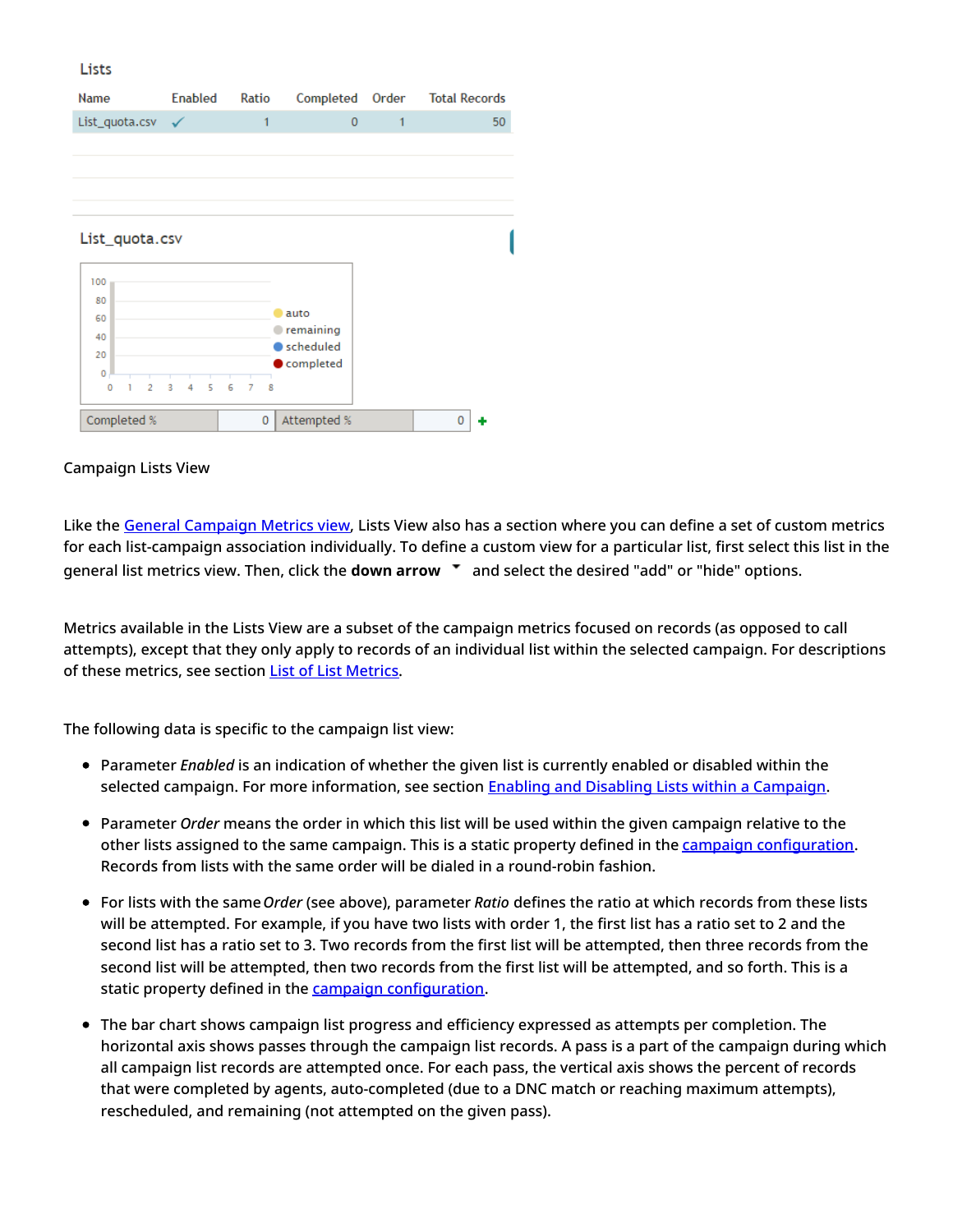## <span id="page-5-0"></span>**How to Enable and Disable Lists within a Campaign**

By default, all lists associated with a campaign are considered disabled (i.e., they have to be activated within the given campaign before any records from those lists will be dialed).

The current statuses of lists are displayed in column*Enabled* of the general campaign metrics view. For a list selected in this view, the status is also indicated by the name of the toggle button below the metrics table. The button is named either *Enable* for an inactive list or *Disable* for an active list.

### **To enable an inactive list:**

- 1. Select this list in the List Metrics view.
- 2. Click the **Enabl[e](https://help.brightpattern.com/File:Campaign-List-Enable-Disable-Button-50.PNG)** button.

The order in which the system will start dialing records from this list relative to other active lists will be defined by the [Order](https://help.brightpattern.com/5.8:Contact-center-administrator-guide/ListsTab#Order) and [Ratio](https://help.brightpattern.com/5.8:Contact-center-administrator-guide/ListsTab#Dialing_ratio) settings.

### **To disable an active list:**

- 1. Select this list in the List Metrics view.
- 2. Click the **Disabl[e](https://help.brightpattern.com/File:Campaign-List-Enable-Disable-Button-50.PNG)** button.

The system will stop making new call attempts for any records of this list immediately. All call attempts that may have been in progress will be finished normally.

Note that lists can also be enabled and disabled via the [list-campaign](https://help.brightpattern.com/5.8:Supervisor-guide/GeneralInformationAboutCampaignOperation/?action=html-localimages-export#topic_contact-center-administrator-guide.2Fliststab) association page of the Contact Center Administrator application.



Location of the enable/disable button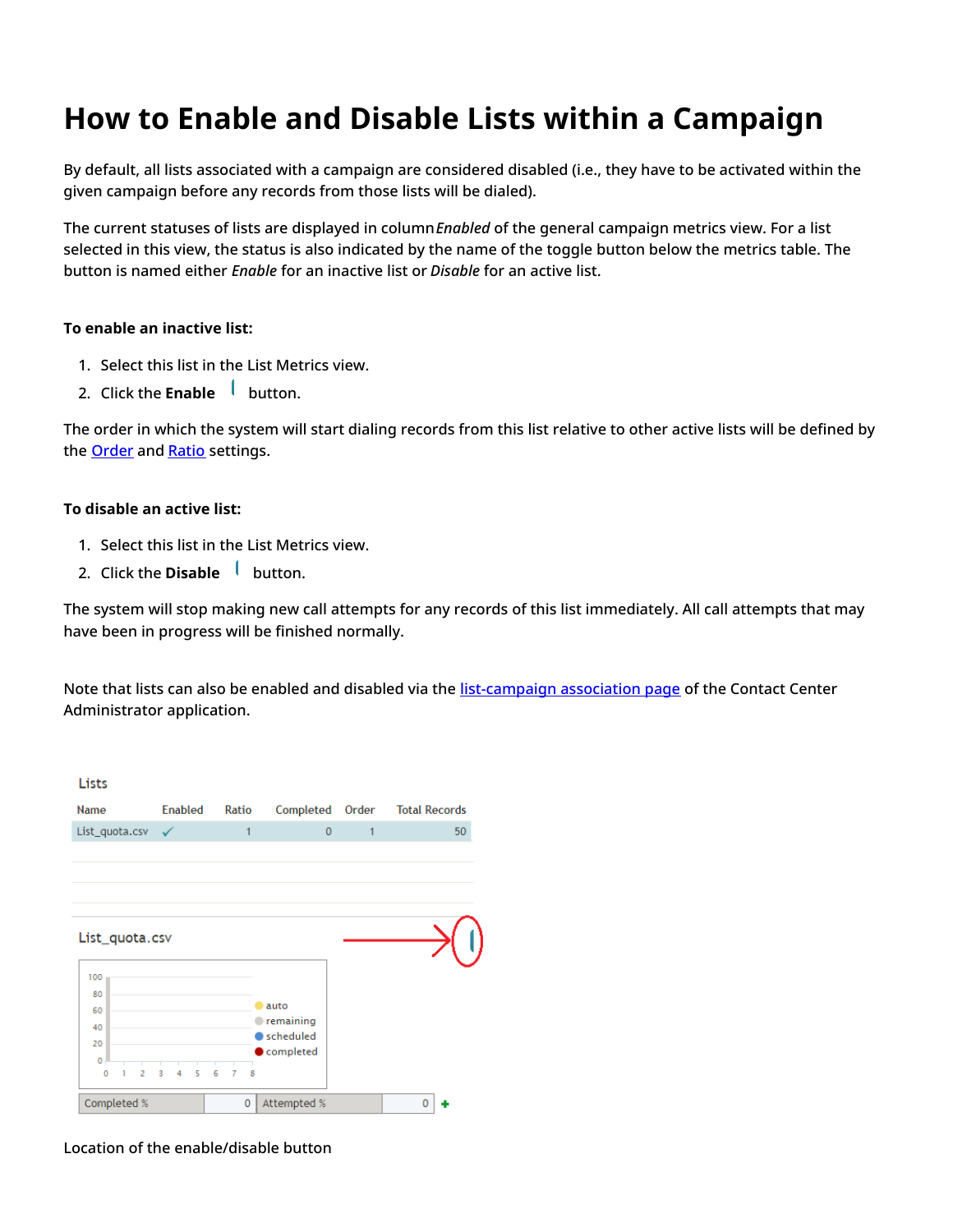# <span id="page-6-0"></span>**Campaign Teams View**

[Real-time](https://help.brightpattern.com/5.8:Supervisor-guide/GeneralInformationAboutCampaignOperation/?action=html-localimages-export#topic_reporting-reference-guide.2Finformationaboutmetrics) metrics for specific agent teams assigned to a selected campaign are displayed in the lower right section called *Teams* of your Agent Desktop. To view these metrics, first select the desired campaign in the general metrics view. The *Teams* table will show, in alphabetical order, all agent teams assigned to the selected campaign.

Like the General [Campaign](https://help.brightpattern.com/5.8:Supervisor-guide/GeneralInformationAboutCampaignOperation/?action=html-localimages-export#topic_supervisor-guide.2Fgeneralcampaignmetricsview) Metrics view, the Campaign Team view also has a section where you can define a custom metrics view for each list-campaign association individually. To define a custom view for a particular list, first select this list in the general metrics view.

Metrics available in the Campaign Team View are a subset of the service metrics focused on agent participation. For descriptions of these metrics, see section List of Team [Metrics](https://help.brightpattern.com/5.8:Supervisor-guide/GeneralInformationAboutCampaignOperation/?action=html-localimages-export#topic_supervisor-guide.2Flistofteammetrics).

| Name                    | Logged In | Busy         | Ready          | <b>Not Ready</b> | Avg Idle Time |
|-------------------------|-----------|--------------|----------------|------------------|---------------|
| <b>Administrators</b>   | 0         | $\mathbf{0}$ | 0              | 0                | 0             |
| <b>Customer Service</b> | 0         | 0            | 0              | 0                | $\mathbf{0}$  |
| San Bruno               | 1         | 1            | $\overline{0}$ | $\mathbf{0}$     | 267           |
| <b>Test Team</b>        | 0         | 0            | $\mathbf 0$    | 0                | 0             |
|                         |           |              |                |                  |               |
| San Bruno               |           |              |                |                  | ۰             |
| Logged In               |           | <b>Busy</b>  |                |                  |               |

### Campaign Teams view

**Teams** 

Note the following considerations regarding the campaign team metrics:

- The term *agents* in the metric definitions shall be interpreted as *agents of this team qualified to participate in the selected campaign* (i.e., those who have the corresponding campaign skill with any level higher than zero). Note that not all agents assigned to the team may have such a skill.
- The term *outbound calls* in the metric definitions shall be interpreted as *any outbound calls handled by the agents of this team qualified to participate in this campaign* (see above). Note that if the agents participate in a number of campaigns or make manual outbound calls related to inbound services, all such calls will be counted as outbound calls in these metrics.

## <span id="page-6-1"></span>**How to Add and Remove Campaign Teams**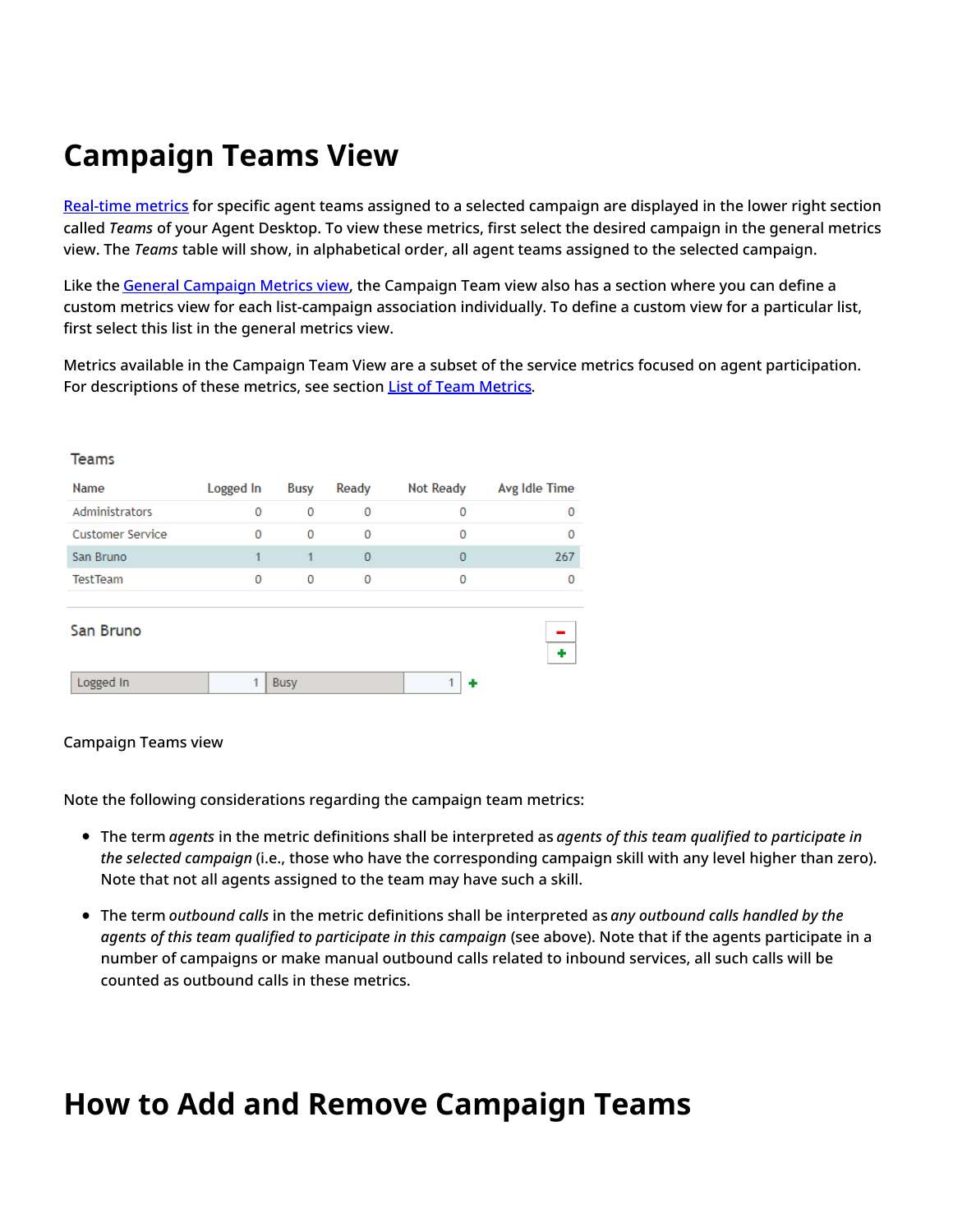Initially, teams are assigned to a campaign during the campaign [configuration](https://help.brightpattern.com/5.8:Supervisor-guide/GeneralInformationAboutCampaignOperation/?action=html-localimages-export#topic_contact-center-administrator-guide.2Foutboundcampaignconfiguration) process. For more information, see the *Contact Center Administrator Guide*, section [Assignments](https://help.brightpattern.com/5.8:Supervisor-guide/GeneralInformationAboutCampaignOperation/?action=html-localimages-export#topic_contact-center-administrator-guide.2Fassignmentstab) Tab.

As a campaign operator, you can assign additional teams to active campaigns and remove previously assigned teams.

### **To assign a new team to a selected campaign:**

- 1. Click the green **add team** button  $\begin{bmatrix} + \end{bmatrix}$  at the bottom of the campaign teams view.
- 2. Select the desired team from the list that appears.
- 3. The team will appear in the campaign teams view. All agents of the team will have the campaign skill assigned to them automatically with the highest level. You can change this skill assignment manually.

For more information, see section Skill [Levels](https://help.brightpattern.com/5.8:Supervisor-guide/GeneralInformationAboutCampaignOperation/?action=html-localimages-export#topic_contact-center-administrator-guide.2Fskilllevels) of the *ServicePattern Contact Center Administrator Guide*.

| Select team(s)          | $\times$ |
|-------------------------|----------|
| TestTeam                |          |
|                         |          |
|                         |          |
|                         |          |
|                         |          |
|                         |          |
|                         |          |
|                         |          |
|                         |          |
| Cancel<br>$\mathsf{Ok}$ |          |

Adding a team to a selected campaign

#### **To remove a previously assigned team:**

- 1. Select this team in the campaign teams view.
- 2. Click the red **remove team** button  $\boxed{-}$ .
- 3. A warning message will appear and you will need to confirm the removal of the team.
- 4. The selected team will be removed from the campaign and will no longer appear in the campaign teams view.

**Note:** When teams are assigned to multiple enabled campaigns, the cumulative load of such campaigns must be distributed evenly among those teams. For more information and examples of valid and invalid team assignments, see the *Contact Center Administrator Guide*, section [Assignments](https://help.brightpattern.com/5.8:Supervisor-guide/GeneralInformationAboutCampaignOperation/?action=html-localimages-export#topic_contact-center-administrator-guide.2Fassignmentstab) Tab.

| Warning                                                                                |        |
|----------------------------------------------------------------------------------------|--------|
| Are you sure you want to remove «Customer Service» team from «Survey Retest» campaign? |        |
| Ok                                                                                     | Cancel |
|                                                                                        | .      |

A warning message will appear before you remove a team from a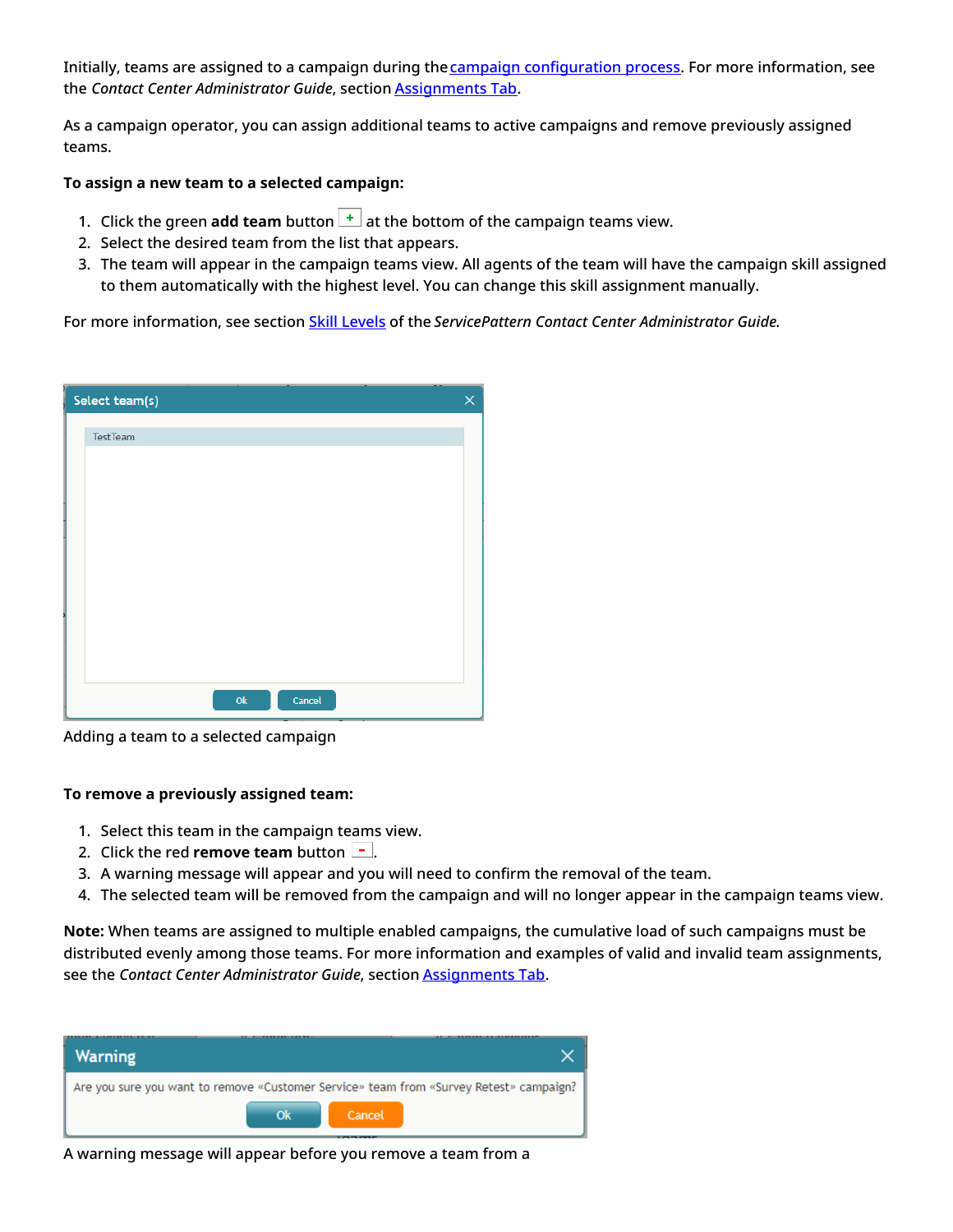## <span id="page-8-0"></span>**General Information About Metric Viewing**

As a supervisor, you can view [real-time](https://help.brightpattern.com/5.8:Supervisor-guide/GeneralInformationAboutCampaignOperation/?action=html-localimages-export#topic_reporting-reference-guide.2Finformationaboutmetrics) metrics for the [members](https://help.brightpattern.com/5.8:Supervisor-guide/GeneralInformationAboutCampaignOperation/?action=html-localimages-export#topic_supervisor-guide.2Fagentmetricsview) of your teams, the services assigned to your teams, and the [individual](https://help.brightpattern.com/5.8:Supervisor-guide/GeneralInformationAboutCampaignOperation/?action=html-localimages-export#topic_supervisor-guide.2Fskillmetricsview) skills within those services. These metrics are found in the [Supervision](https://help.brightpattern.com/5.8:Supervisor-guide/GeneralInformationAboutCampaignOperation/?action=html-localimages-export#topic_supervisor-guide.2Fservicemetricsview) **G** section of Agent Desktop.

The Supervision section displays metrics for either one team or all teams at a time. If you have more than one team under your supervision, you can select the desired team. If you have the privilege "All assigned teams combined view," you can select the *All Teams* view in order to view metrics for agents from all your teams. Real-time metrics are updated every few seconds.

|                |                         |                                  |                     |                      | CH: 0   OCH: 0   TR: 0.0   WT: 00:00 |              |              |              |                    |                  | $\mathbb{Q}$<br>$\mathfrak{G}$ |                              |              | <b>B R</b>                |
|----------------|-------------------------|----------------------------------|---------------------|----------------------|--------------------------------------|--------------|--------------|--------------|--------------------|------------------|--------------------------------|------------------------------|--------------|---------------------------|
| $\bullet$      | <b>Teams</b>            |                                  |                     |                      |                                      |              |              |              |                    |                  |                                |                              |              |                           |
| <b>!!!</b>     | Name                    |                                  | <b>Avg ACW Time</b> | <b>Busy</b>          | <b>Not Ready</b>                     |              | Ready        |              | Logged In          |                  | Occupancy                      | <b>IN Handled</b>            |              | <b>IN Avg Handle Time</b> |
|                | All Teams               |                                  |                     |                      |                                      |              |              |              |                    |                  |                                |                              |              |                           |
|                | <b>Customer Service</b> |                                  | $\Omega$            | $\mathbf{0}$         | $\mathbf{0}$                         |              | $\mathbf{1}$ |              |                    | $\mathbf{1}$     | $\mathbf{0}$                   | $\mathbf{0}$                 |              | 00:00                     |
| 囙              | San Bruno               |                                  | $\mathbf{O}$        | $\mathbf{O}$         | $\mathbf{0}$                         |              | $\mathbf{0}$ |              |                    | $\mathbf{0}$     | $\mathbf{O}$                   | $\mathbf{0}$                 |              | 00:00                     |
| ■              |                         | <b>Customer Service Services</b> |                     |                      |                                      |              |              |              |                    |                  |                                |                              |              |                           |
|                | Name                    | IN Svc Level % IN Waiting        |                     | <b>CB Waiting</b>    | IN Max Wait IN In IVR                |              |              |              | IN Queued IN Handl | <b>IN Active</b> |                                | <b>IN Queue Sh-Abandoned</b> | Logged In    | <b>Busy</b>               |
| ā              | ChatService2            | 0(80/20)                         | $\mathbf{0}$        | $\mathbf 0$          | 00:00                                | $\mathbf{0}$ |              | $\mathbf 0$  | $\mathbf{0}$       | $\mathbf{0}$     |                                | $\mathbf 0$                  | $\mathbf{1}$ | $\mathbf{0}$              |
|                | EmailService            | 0(80/5d)                         | 100                 | $\mathbf 0$          | 4527:42:36                           | $\mathbf 0$  |              | $\mathbf{0}$ | $\mathbf 0$        | $\mathbf 0$      |                                | $\mathbf 0$                  | $\mathbf{1}$ | 0                         |
| 2 <sup>°</sup> | <b>Survey Retest</b>    | 0(80/20)                         | $\mathbf{0}$        | $\mathbf{0}$         | 00:00                                | $\mathbf{0}$ |              | $\mathbf{0}$ | $\mathbf{0}$       | $\mathbf{0}$     |                                | $\mathbf 0$                  | $\mathbf{1}$ | $\mathbf 0$               |
|                |                         |                                  |                     |                      |                                      |              |              |              |                    |                  |                                |                              |              |                           |
| (€             |                         |                                  |                     |                      |                                      |              |              |              |                    |                  |                                |                              |              |                           |
|                |                         |                                  | 100                 | $\bf{0}$             |                                      | $\mathbf{0}$ |              | $\mathbf{0}$ | $\mathbf{0}$       | $\bf{0}$         |                                | $\bf{0}$                     |              |                           |
|                |                         | <b>Customer Service Agents</b>   |                     |                      |                                      |              |              |              |                    |                  |                                | my subteam only              |              | ↓ logged-out users        |
| 6              |                         | Name                             |                     | <b>Time in State</b> | IN Handled IN Rejected OU            |              |              |              | Occupancy          | Active           | Interaction                    | Service                      | Talk         | Hold Rec                  |
|                | a                       | Alan Jenks                       |                     | 00:00                | $\mathbf{0}$                         | $\mathbf{0}$ | $\mathbf{0}$ |              | $\mathbf{0}$       | $\mathbf{0}$     |                                |                              |              | no                        |
|                |                         | Christy Borden                   |                     | 00:00                | 11                                   | $\mathbf 0$  | $\mathbf 0$  |              | $\mathbf{0}$       | $\mathbf 0$      |                                |                              |              | no                        |
|                | x                       | Jeffery Lozada                   |                     | 1:17:22              | 23                                   | $\mathbf 0$  | $\mathbf 0$  |              | $\mathbf{0}$       | $\mathbf{0}$     |                                |                              |              | no                        |
|                |                         |                                  |                     |                      |                                      |              |              |              |                    |                  |                                |                              |              |                           |
|                |                         |                                  |                     |                      |                                      |              |              |              |                    |                  |                                |                              |              |                           |
|                |                         |                                  |                     |                      |                                      |              |              |              |                    |                  |                                |                              |              |                           |
|                |                         |                                  |                     |                      |                                      |              |              |              |                    |                  |                                |                              |              |                           |
|                |                         |                                  |                     |                      |                                      |              |              |              |                    |                  |                                |                              |              |                           |

A view of various real-time metrics in the Supervision section

### <span id="page-8-1"></span>**Understanding Real-Time Metrics**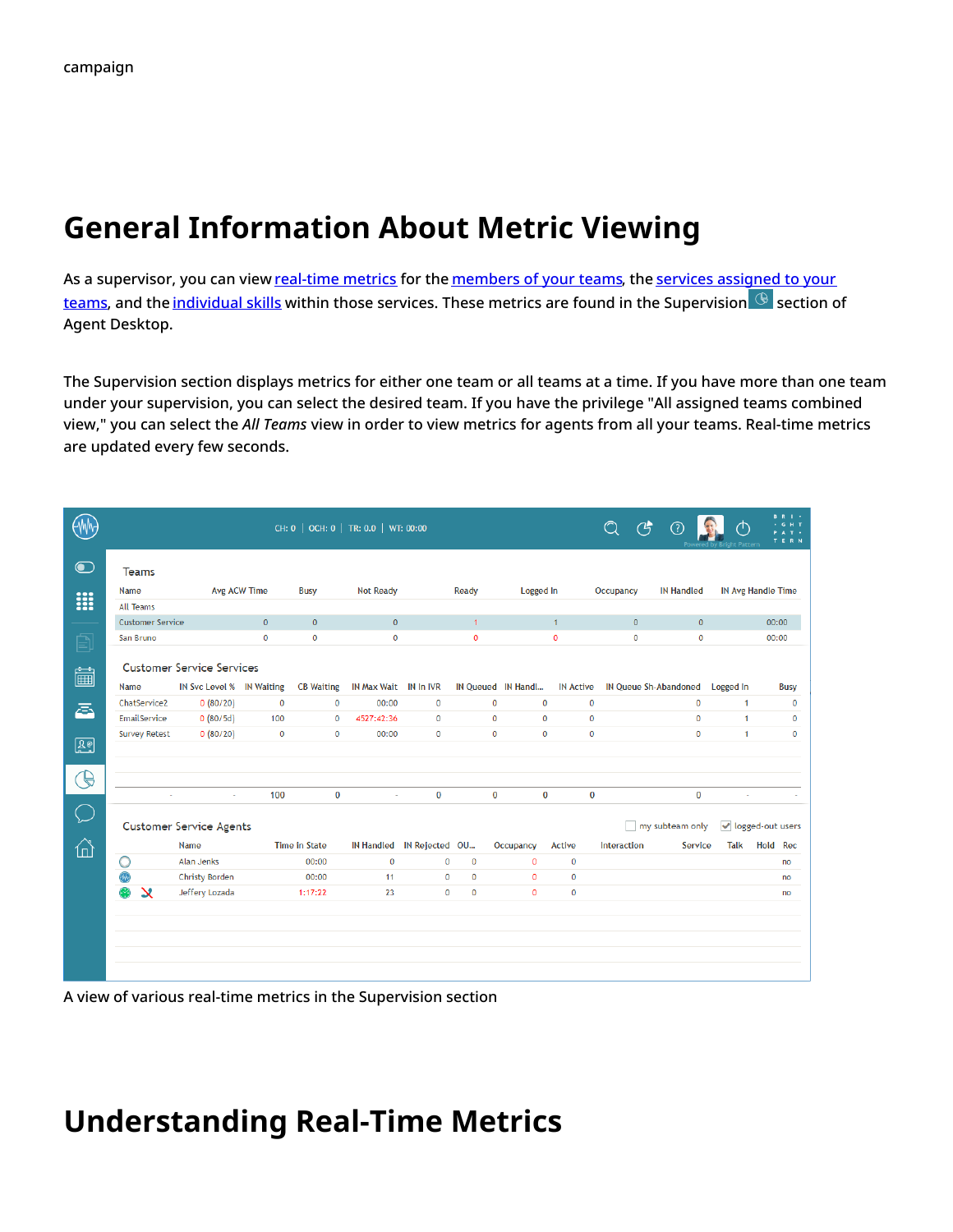Real-time metrics are constantly updated in real-time (every few seconds) to reflect the current status of your contact center operations. The system provides real-time metrics of two types: cumulative and instantaneous.

- *Cumulative metrics* include all events matching the described condition since the moment within the previous 24 hours when the real-time statistics were reset according to your contact center configuration. Most of the cumulative metric names end with a verb in the perfect form and their descriptions are given in the present perfect form (e.g., *IN Queued: Number of inbound interactions that have entered the service queue*).
- *Instantaneous metrics* only count the resources that match the described condition at the present moment. Most of the instantaneous metric names end with an adjective or a verb in the progressive form and their descriptions usually have words *current* or *currently* (e.g., *IN Waiting: Number of inbound interactions that are currently waiting in the service queue*). (Compare this example to the cumulative *IN Queued* metric.)

Name Avg ACW Time **Busy Not Ready** Ready Logged In Occupancy IN Handled IN Avg Handle Time

Agent Desktop displays metrics such as these in real-time

Names of many metrics have prefixes *IN*, *OUT*, or *CB*.

- Metrics whose names start with *IN* are related to inbound interactions.
- Metrics whose names start with *OUT* are related to outbound interactions. Unless explicitly stated otherwise in a metric description, these metrics count both regular outbound interactions made by agents (e.g., consult calls made with respect to inbound services) and campaign calls that may be dialed by the system and distributed to the agents when answered.
- Metrics whose names start with *CB* are related to inbound calls that selected the *Virtual Queue* option (i.e., callback requests).

For more detailed metric descriptions, follow these links:

- Team [Metrics](https://help.brightpattern.com/5.8:Supervisor-guide/GeneralInformationAboutCampaignOperation/?action=html-localimages-export#topic_supervisor-guide.2Flistofteammetrics)
- **Service [Metrics](https://help.brightpattern.com/5.8:Supervisor-guide/GeneralInformationAboutCampaignOperation/?action=html-localimages-export#topic_supervisor-guide.2Flistofservicemetrics)**
- **Skill [Metrics](https://help.brightpattern.com/5.8:Supervisor-guide/GeneralInformationAboutCampaignOperation/?action=html-localimages-export#topic_supervisor-guide.2Flistofskillmetrics)**
- Agent [Metrics](https://help.brightpattern.com/5.8:Supervisor-guide/GeneralInformationAboutCampaignOperation/?action=html-localimages-export#topic_supervisor-guide.2Flistofagentmetrics)
- **[Campaign](https://help.brightpattern.com/5.8:Supervisor-guide/GeneralInformationAboutCampaignOperation/?action=html-localimages-export#topic_supervisor-guide.2Flistofcampaignmetrics) Metrics**
- **List [Metrics](https://help.brightpattern.com/5.8:Supervisor-guide/GeneralInformationAboutCampaignOperation/?action=html-localimages-export#topic_supervisor-guide.2Flistoflistmetrics)**

Additionally, a list of All [Real-Time](https://help.brightpattern.com/5.8:Reporting-reference-guide/AllMetrics#Wallboard_Metrics) Metrics and their definitions is available in the*Reporting Reference Guide*. [Information](https://help.brightpattern.com/5.8:Supervisor-guide/GeneralInformationAboutCampaignOperation/?action=html-localimages-export#topic_reporting-reference-guide.2Finformationaboutmetrics) About Real-Time Metrics, also located in the*Reporting Reference Guide*, provides general details about how these metrics function.

## <span id="page-9-0"></span>**Customization of Metric Views**

Depending on your permissions, you may be able to customize real-time metric views by removing undesired metrics, adding other metrics that you may want to see, and changing the order in which metrics are arranged in the table. You may also be able to set such a customized view as a default view for all other supervisors of your contact center.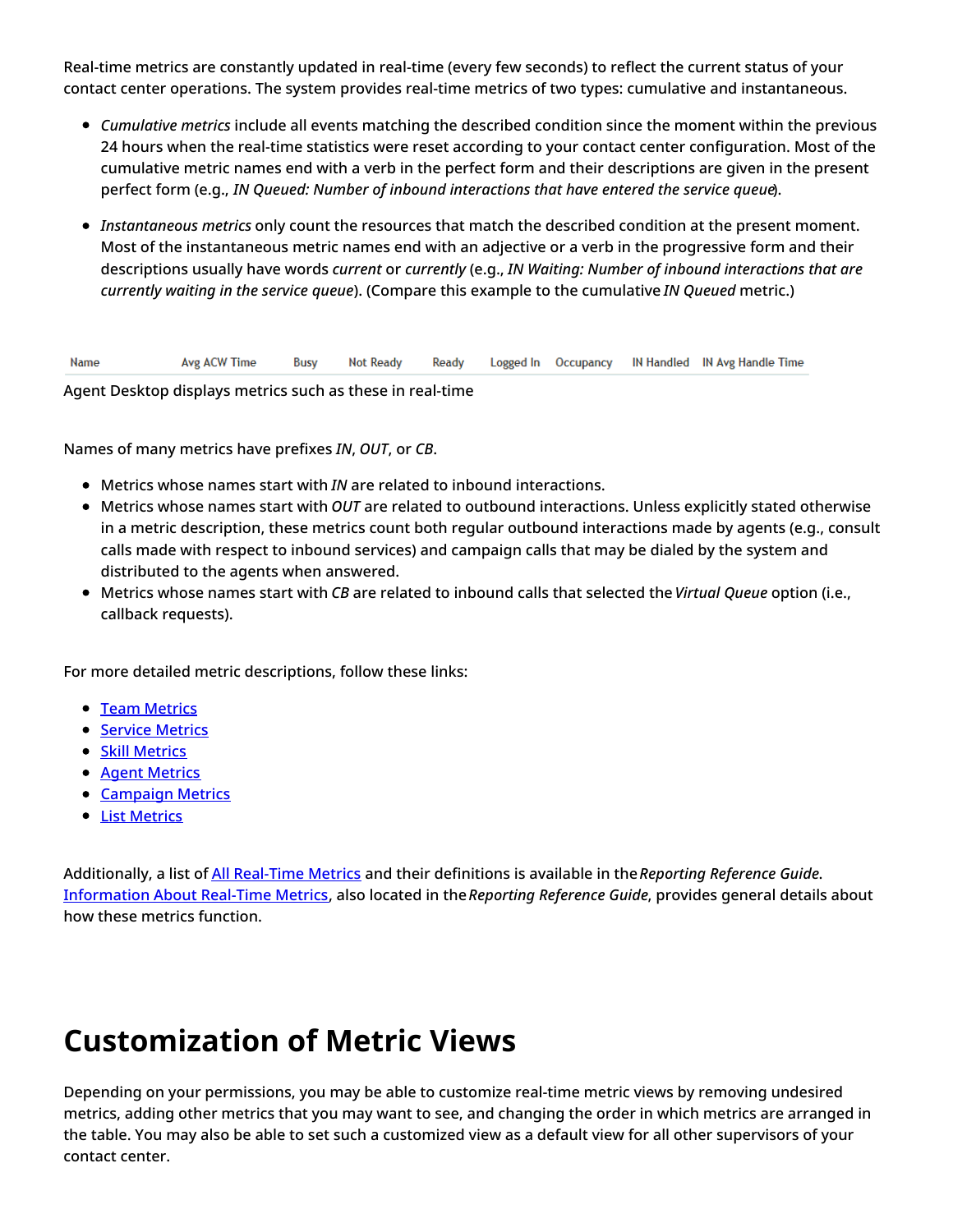### <span id="page-10-0"></span>**Adding and Removing Metrics**

#### **To remove a particular metric:**

- 1. Hover your cursor over the corresponding column name and click the drop-down menu icon  $\blacktriangledown$  that will appear.
- 2. Select the **Hide metric** option.

| Campaigns   |                |                                 |           |
|-------------|----------------|---------------------------------|-----------|
| <b>Name</b> | <b>Running</b> | Completed Complete              | Logged In |
| Survey Ret  |                | Add metrics                     | Ω         |
| Survey      |                | Hide metric                     |           |
|             |                | Hide all metrics                |           |
|             |                | Restore default view            |           |
|             |                | Set view as default system-wide |           |

### How to hide metrics

### **To add a metric:**

- 1. Hover your cursor over the name of the column next to where you want to add this new metric, and click the drop-down menu icon  $\bullet$  that will appear.
- 2. Select the **Add metrics…** option. A list of available metrics will appear with checkboxes next to their names.
- 3. Locate the desired metric in the list and select its checkbox.
- 4. Click **OK**.



Select the metrics to be shown in Agent Desktop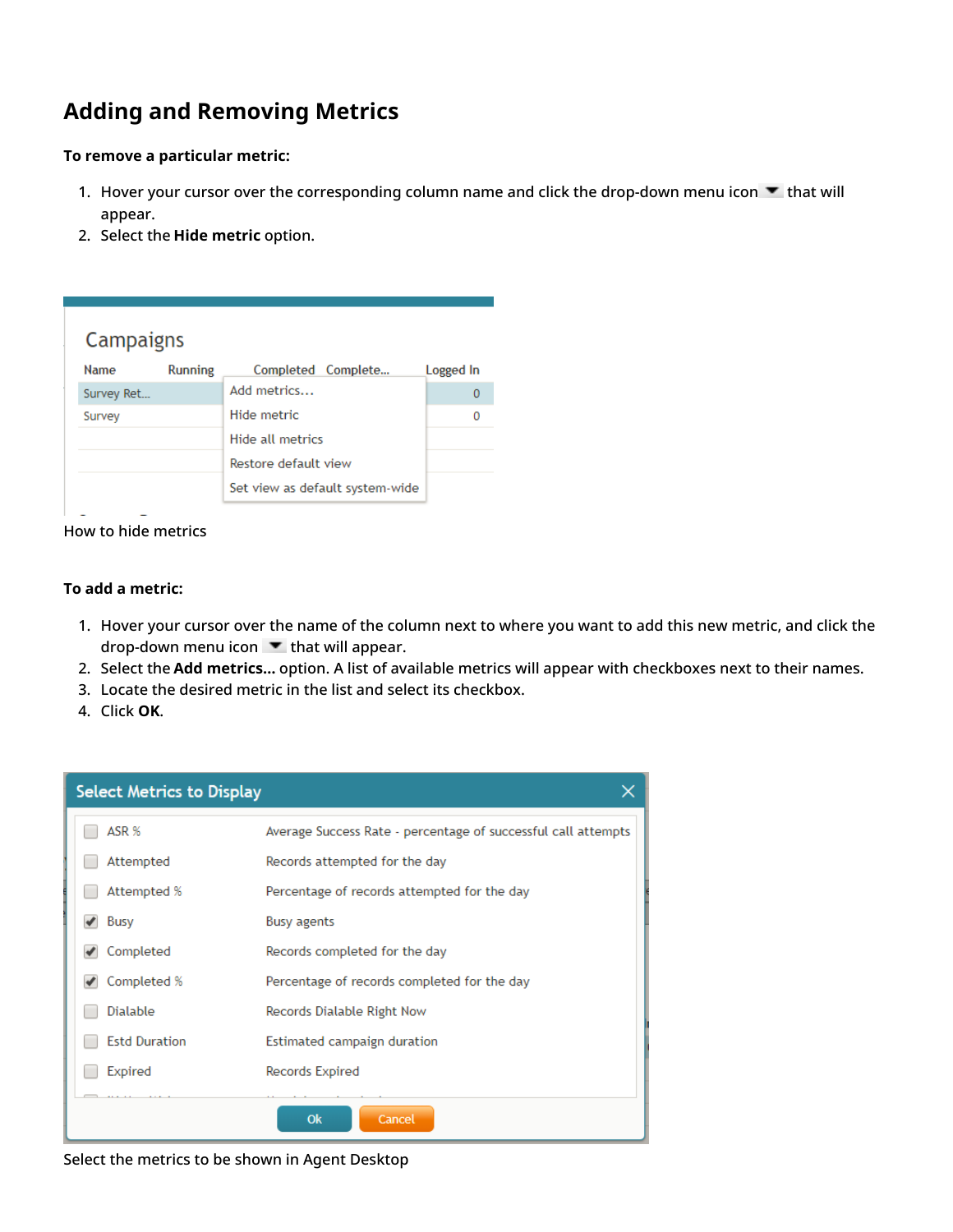### <span id="page-11-0"></span>**Rearranging Metrics Columns and Reverting to Default Views**

To rearrange the order of columns in the metrics view, use the mouse to click on and drag the name of the columns to the desired locations.



You can also restore the original metrics set with the original order of columns. To do so, open the drop-down menu next to any metric and click the **Restore default view** option.

### <span id="page-11-1"></span>**Saving a New Default View**

Once you have completed all of the desired configuration changes, you can set the new view as the new default view for all other supervisors of your contact center. To do so, open the drop-down menu next to any metric and click the **Set view as default system-wide** setting. Note that this function requires a separate permission.

The list of metrics that appears when you click the**Add metric…** option contains brief descriptions for all real-time metrics available for the selected object (service, campaign, or agent). For the descriptions of metrics currently displayed in the metrics views, you can simply hover over the corresponding column titles.

For more detailed metric descriptions, follow these links:

- **Service [Metrics](https://help.brightpattern.com/5.8:Supervisor-guide/GeneralInformationAboutCampaignOperation/?action=html-localimages-export#topic_supervisor-guide.2Flistofservicemetrics)**
- Skill [Metrics](https://help.brightpattern.com/5.8:Supervisor-guide/GeneralInformationAboutCampaignOperation/?action=html-localimages-export#topic_supervisor-guide.2Flistofskillmetrics)
- **Agent [Metrics](https://help.brightpattern.com/5.8:Supervisor-guide/GeneralInformationAboutCampaignOperation/?action=html-localimages-export#topic_supervisor-guide.2Flistofagentmetrics)**
- **[Campaign](https://help.brightpattern.com/5.8:Supervisor-guide/GeneralInformationAboutCampaignOperation/?action=html-localimages-export#topic_supervisor-guide.2Flistofcampaignmetrics) Metrics**
- **List [Metrics](https://help.brightpattern.com/5.8:Supervisor-guide/GeneralInformationAboutCampaignOperation/?action=html-localimages-export#topic_supervisor-guide.2Flistoflistmetrics)**
- Team [Metrics](https://help.brightpattern.com/5.8:Supervisor-guide/GeneralInformationAboutCampaignOperation/?action=html-localimages-export#topic_supervisor-guide.2Flistofteammetrics)

## <span id="page-11-2"></span>**How to Start and Stop Campaigns**

Campaigns can be started and stopped either automatically based on a predefined schedule, or manually. For information about automatic campaign start/stop, see the description of the [outbound](https://help.brightpattern.com/5.8:Supervisor-guide/GeneralInformationAboutCampaignOperation/?action=html-localimages-export#topic_contact-center-administrator-guide.2Foutboundtab) campaign settings in the *Contact Center Administrator Guide*.

The current statuses of your campaigns are displayed in column*Running* of the general campaign metrics view. For a campaign selected in this view, the status is also indicated by the name of the toggle button below the metrics table. The button will be named *Start* for an idle campaign, or *Stop* for a running one.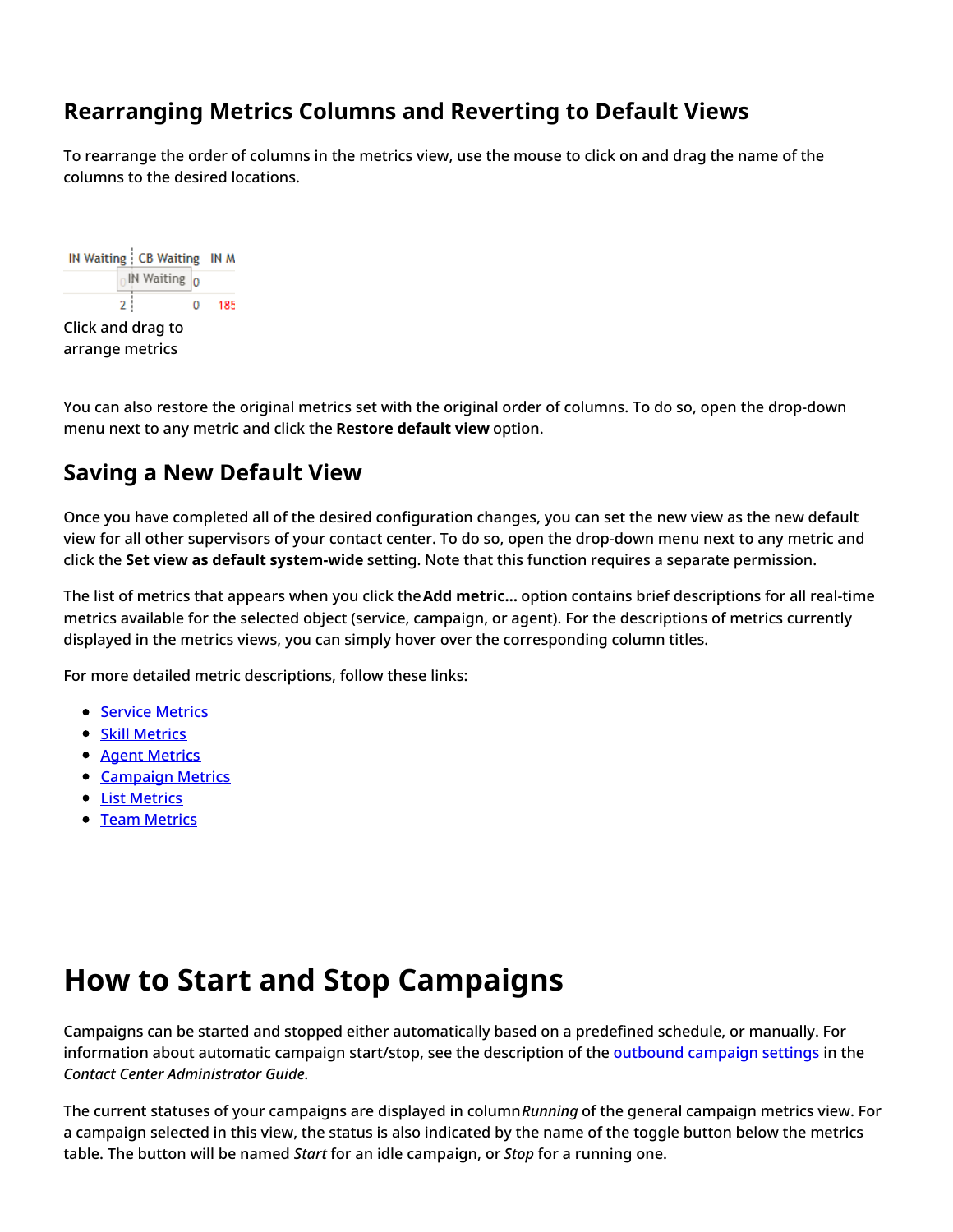### **To start a campaign manually:**

- 1. Select this campaign in the general metrics view.
- 2. Make sure it is currently idle, and click the**Start** button.

The selected campaign will start immediately, provided that there are agents available to handle calls of this campaign. Note that the actual call attempts to phones of specific types are made according to the schedules specified in the **[campaign](https://help.brightpattern.com/5.8:Supervisor-guide/GeneralInformationAboutCampaignOperation/?action=html-localimages-export#topic_contact-center-administrator-guide.2Foutboundtab) calling hours**.

### **To stop a running campaign manually:**

- 1. Select this campaign in the general metrics view.
- Stop 2. Make sure it is currently running, and click the **Stop** button.

The system will stop making new call attempts for any records of this campaign immediately. All call attempts that may have been in progress will be finished normally.

Note that the use of the manual campaign start/stop controls does not cancel automatic start/stop configuration. For example, consider a campaign configured to start automatically at 2 p.m. and stop at 6 p.m. If this campaign was started manually at 1:30 p.m., it will still be stopped automatically at 6 p.m. unless it is stopped manually before.

## <span id="page-12-0"></span>**How to Enable and Disable Lists within a Campaign**

By default, all lists associated with a campaign are considered disabled (i.e., they have to be activated within the given campaign before any records from those lists will be dialed).

The current statuses of lists are displayed in column*Enabled* of the general campaign metrics view. For a list selected in this view, the status is also indicated by the name of the toggle button below the metrics table. The button is named either *Enable* for an inactive list or *Disable* for an active list.

#### **To enable an inactive list:**

- 1. Select this list in the List Metrics view.
- 2. Click th[e](https://help.brightpattern.com/File:Campaign-List-Enable-Disable-Button-50.PNG) **Enable** button.

The order in which the system will start dialing records from this list relative to other active lists will be defined by the **[Order](https://help.brightpattern.com/5.8:Contact-center-administrator-guide/ListsTab#Order)** and **[Ratio](https://help.brightpattern.com/5.8:Contact-center-administrator-guide/ListsTab#Dialing_ratio)** settings.

#### **To disable an active list:**

- 1. Select this list in the List Metrics view.
- 2. Click the **Disabl[e](https://help.brightpattern.com/File:Campaign-List-Enable-Disable-Button-50.PNG)** button.

The system will stop making new call attempts for any records of this list immediately. All call attempts that may have been in progress will be finished normally.

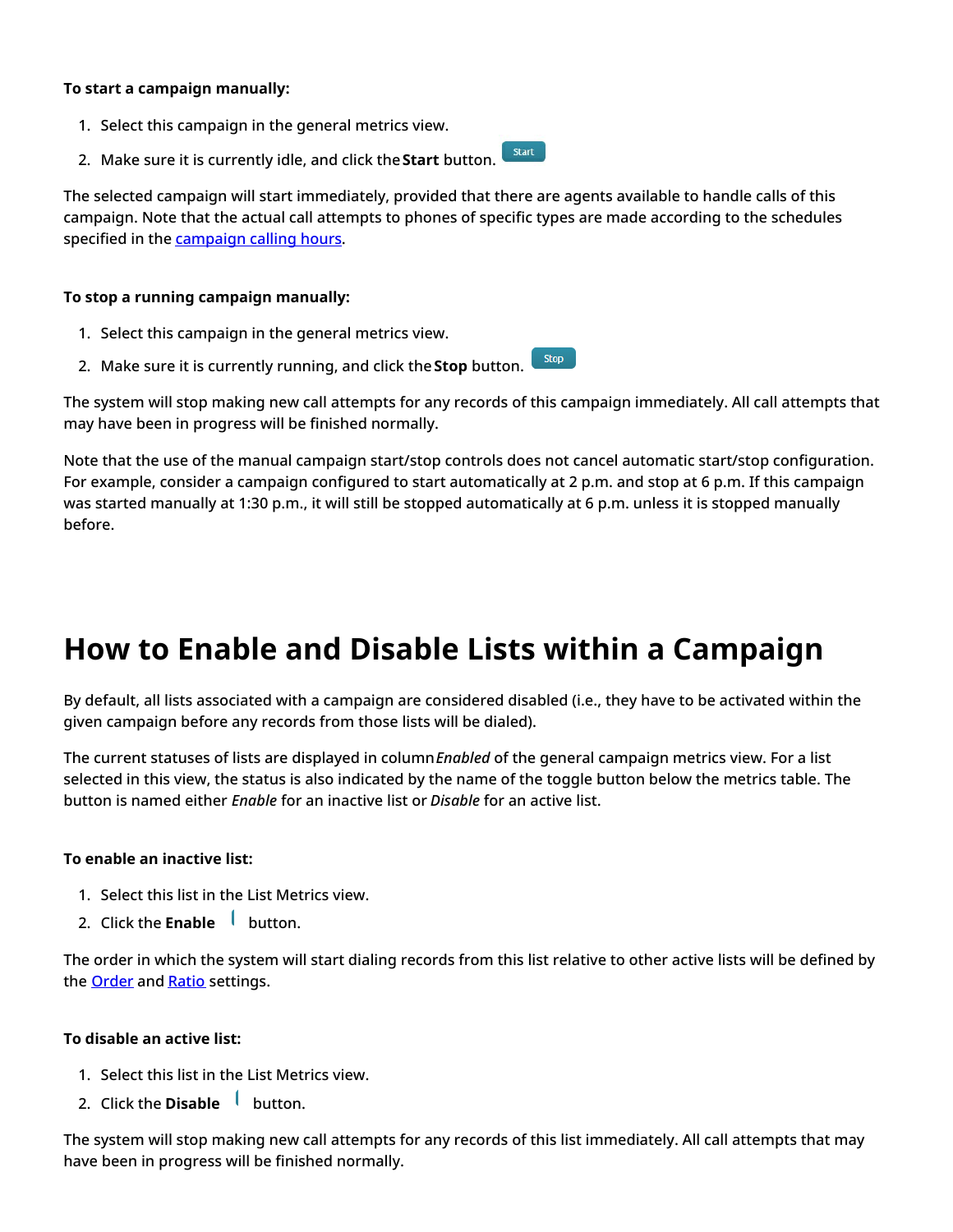Note that lists can also be enabled and disabled via the [list-campaign](https://help.brightpattern.com/5.8:Supervisor-guide/GeneralInformationAboutCampaignOperation/?action=html-localimages-export#topic_contact-center-administrator-guide.2Fliststab) association page of the Contact Center Administrator application.

| Lists                                      |                |                          |                |       |                      |
|--------------------------------------------|----------------|--------------------------|----------------|-------|----------------------|
| <b>Name</b>                                | <b>Enabled</b> | Ratio                    | Completed      | Order | <b>Total Records</b> |
| List_quota.csv                             |                | 1                        | $\overline{0}$ | 1     | 50                   |
|                                            |                |                          |                |       |                      |
|                                            |                |                          |                |       |                      |
|                                            |                |                          |                |       |                      |
|                                            |                |                          |                |       |                      |
| List_quota.csv                             |                |                          |                |       |                      |
|                                            |                |                          |                |       |                      |
| 100<br>80                                  |                |                          |                |       |                      |
| 60                                         |                |                          | auto           |       |                      |
| 40                                         |                |                          | remaining      |       |                      |
| 20                                         |                |                          | scheduled      |       |                      |
| $\bf{0}$                                   |                |                          | completed      |       |                      |
| $\overline{2}$<br>$\ddot{\mathbf{0}}$<br>ı | 5<br>3<br>4    | 6<br>$\overline{7}$<br>8 |                |       |                      |
| Completed %                                |                | $\mathbf{0}$             | Attempted %    |       | 0                    |

Location of the enable/disable button

### <span id="page-13-0"></span>**How to Add and Remove Campaign Teams**

Initially, teams are assigned to a campaign during the campaign [configuration](https://help.brightpattern.com/5.8:Supervisor-guide/GeneralInformationAboutCampaignOperation/?action=html-localimages-export#topic_contact-center-administrator-guide.2Foutboundcampaignconfiguration) process. For more information, see the *Contact Center Administrator Guide*, section [Assignments](https://help.brightpattern.com/5.8:Supervisor-guide/GeneralInformationAboutCampaignOperation/?action=html-localimages-export#topic_contact-center-administrator-guide.2Fassignmentstab) Tab.

As a campaign operator, you can assign additional teams to active campaigns and remove previously assigned teams.

### **To assign a new team to a selected campaign:**

- 1. Click the green **add team** button  $\begin{bmatrix} \pm \end{bmatrix}$  at the bottom of the campaign teams view.
- 2. Select the desired team from the list that appears.
- 3. The team will appear in the campaign teams view. All agents of the team will have the campaign skill assigned to them automatically with the highest level. You can change this skill assignment manually.

For more information, see section Skill [Levels](https://help.brightpattern.com/5.8:Supervisor-guide/GeneralInformationAboutCampaignOperation/?action=html-localimages-export#topic_contact-center-administrator-guide.2Fskilllevels) of the *ServicePattern Contact Center Administrator Guide*.